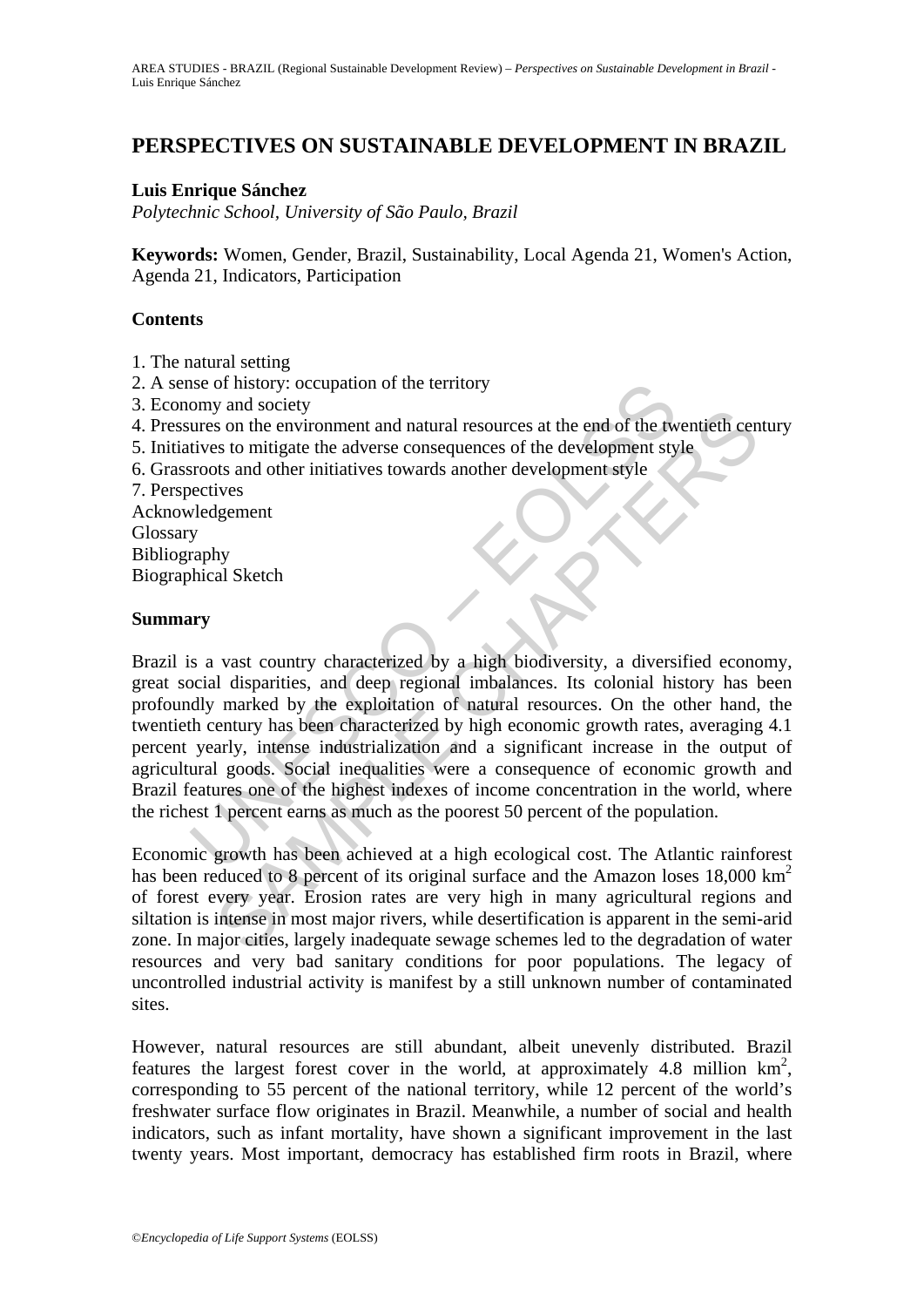many civil society organizations flourish and effectively participate in, and influence, various decision-making processes. The government has been extremely slow in tackling sustainable development issues, but society has been much more dynamic.

# **1. The Natural Setting**

or the wordt is inglere piatri species and ranks inst in diversity<br>or diamphibians, third in birds, and fourth in mammals and reptile<br>oncentrates around 25 percent of the world's freshwater fish sign-<br>oncentrates around 25 The portion of the earth's surface situated in tropical South America that makes up the political entity called Brazil plays a key role in maintaining the planet's capacity to provide a safe and healthy future for its inhabitants. Covering  $8,517,403$  km<sup>2</sup>, Brazil is the biggest tropical country in the world and ranks fifth in surface area overall. Diversity is a key word to portray its natural environment. Brazil is believed to shelter 22 to 24 percent of the world's higher plant species and ranks first in diversity in the world's plants and amphibians, third in birds, and fourth in mammals and reptiles. The Amazon basin concentrates around 25 percent of the world's freshwater fish species, making Brazil the foremost country in biodiversity within this sub-group. One hectare of tropical forest contains about 600 plant species. About 30 percent of the world's remaining tropical forests are in Brazil, which retains the largest forest cover on the planet. No less than 12 percent of the world's freshwater surface flow originates in Brazil.

The landmass forming the Brazilian territory is mostly ancient. Roughly 50 percent of the country's surface is made up of crystalline rocks older than 570 million years, while the other half is mostly composed of the Phanaerozoic sedimentary basins, among which the Amazon, Paraná, and Parnaíba are the largest. Coastal plains, limestone plateaux featuring karst relief, and the Pantanal swamp depression – forming the largest wetland on earth – add to a variety of landscapes and environments. Along the coast, coral reefs extend for 3,000 km.

armountates around 25 percent of the world's freshwater fish species, malentrates around 25 percent of the world's freshwater fish species, mal<br>foremost country in biodiversity within this sub-group. One hectare<br>tropical f Ranging from approximately 5°16′20″ North to 33°45°03″ South, and from 34°47′30″ to 73°59′32″ West (excluding oceanic islands), the territory stretches for 4,394.7 km in the north–south direction and 4,319.4 km in the east–west direction. An assemblage of lowlands, highlands, and mountain ranges provides the conditions for different climate types. Lowlands from sea level to 200 m cover 41 percent of the country's surface, while 51.71 percent of its territory lies between 200 and 800 m in altitude, with a mostly hilly to sub-mountainous topography; the remaining 7.27 percent are situated above 800 m. Significant mountain ranges are the Serra do Mar and its ramifications, accompanying the coast at a distance from 5 to 120 km from Rio Grande do Sul to Espírito Santo, and reaching a maximum altitude in Pico da Bandeira (2,890 m) in Espírito Santo; the Serra do Espinhaço, dividing the São Francisco river basin from coastal basins in Minas Gerais and Bahia states; and the northern ranges Imeri, Parima, and others, marking the border in Amazonas and Roraima states, where lies the country's highest peak, Pico da Neblina, at 3,014 m above sea level. Vast flat-topped mesetas, called *chapadas*, are a characteristic feature in Central Brazil's landscape (see Plate 1).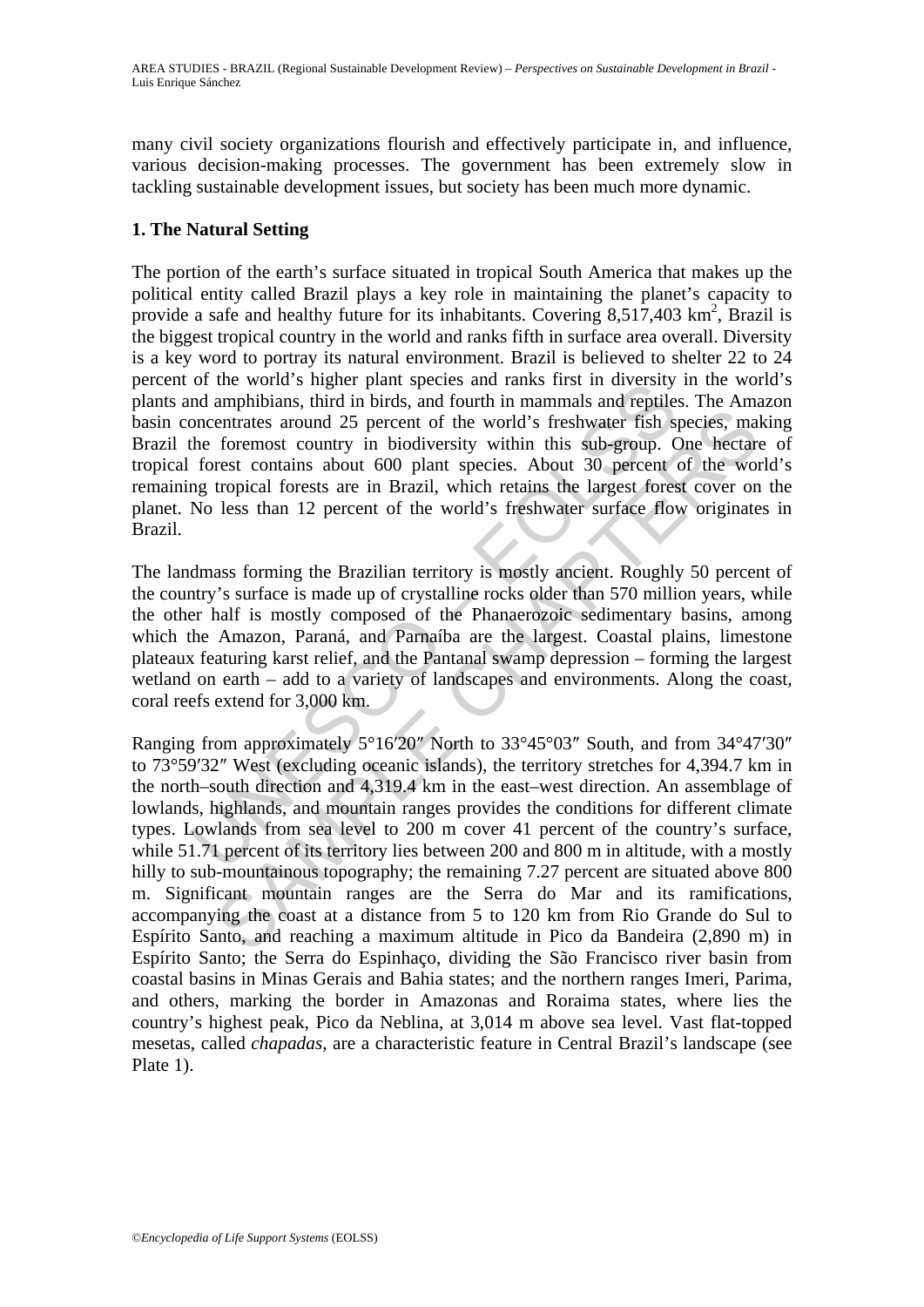

Plate1. As a typical chapada, Parecis, in Mato Grosso State is a vast sandstone plateau. Savanna (cerrado), the predominant vegetation, is under pressure for agricultural development, especially soybean monocultures. Photo: L. E. Sanchez.

An equatorial climate (hot and wet) is predominant in the north and most of Amazonian region. Tropical climates range from humid on the Atlantic coast to semi-arid in the north-east to a seasonally dry–wet climate in most of Central Brazil, from Minas Gerais to Mato Grosso. Subtropical to temperate climates are dominant in Southern Brazil. Intense solar radiation over a significant part of the country during most of the year makes solar energy a potentially vast, though as yet virtually untapped, resource.

Average annual rainfall for most of the territory is above 1,500 mm. Zones such as the Uruguai river valley and most of the coast receive rainfall in excess of 2,000 mm, with up to 4,000 mm in the Serra do Mar. In Western Amazon, average rainfall is above 2,000 mm, rising towards the Colombian border, where it reaches 3,500 mm. There is a semi-arid pocket in the north-east, where annual rainfall is below 800 mm, reaching indexes as low as 400 mm. Compared with rainfall in other parts of the world, this figure is not excessively low, but rains are irregular in the semi-arid zone, and concentrated in a few intense episodes. In addition, some years may be entirely dry.

Major Brazilian biomes are: (i) Amazon forest; (ii) a savanna-like vegetation known as *cerrado*; (iii) the scrubland *caatinga;* (iv) the Atlantic rainforest, and (v) the Southern grasslands. A number of local and regional variations, transition zones and enclaves create a mosaic of environments and habitats that explain the high biodiversity (see Plate 2).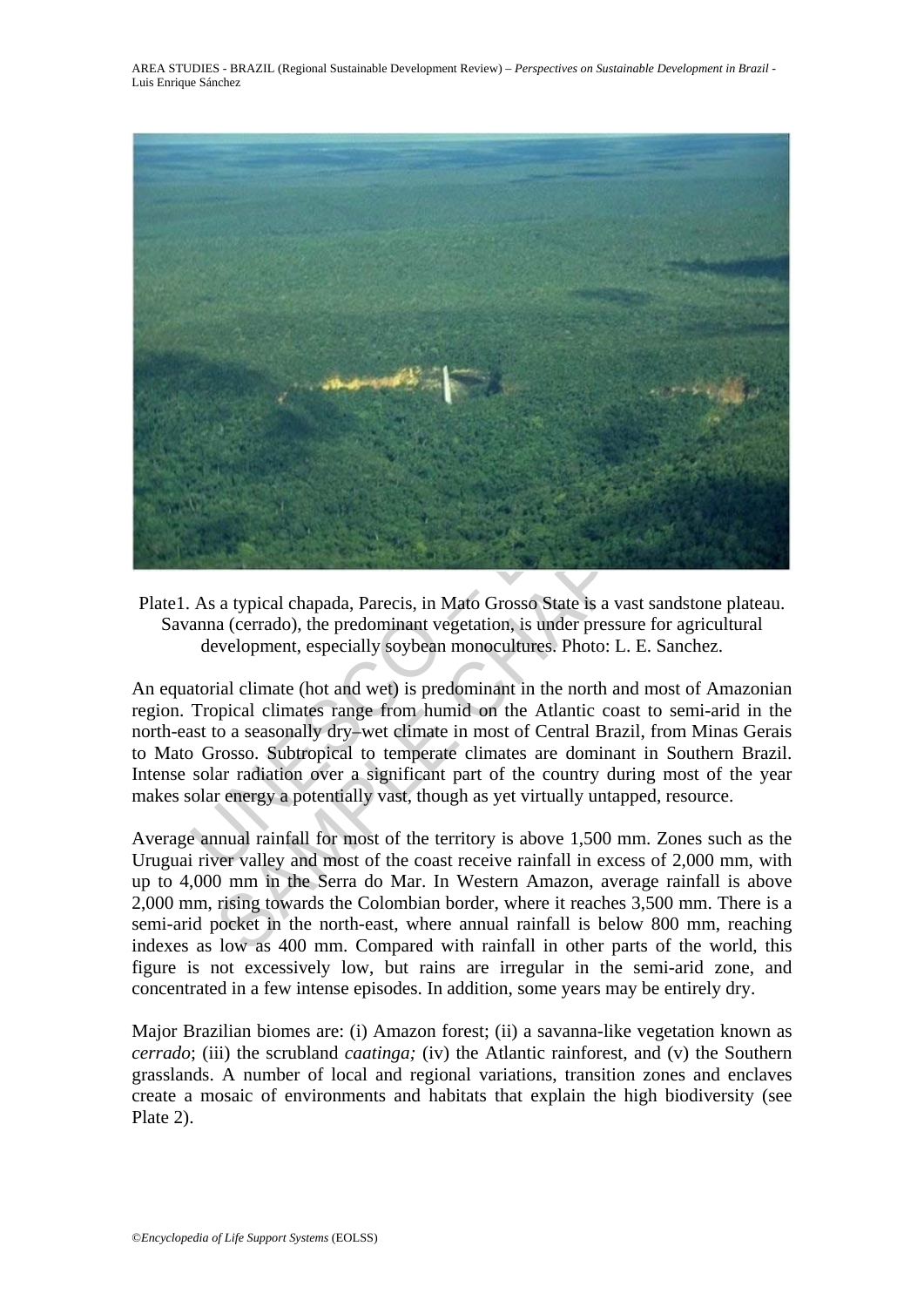

Plate 2. Major Brazilian biomes.

The Amazon forest covers about 3.7 million  $km^2$  in Brazil. A major division of the Amazon environment is between seasonally flooded areas and those that are not (*terra firme*). Both shelter forest, but *terra firme* also features, among other vegetation types, *cerrado* (savanna) patches and *campinarana* (a kind of grass-land) over sandy soils occupying significant areas. The floodplain is 20 to 100 km wide, featuring marginal lakes and vegetation adapted to the water regime. The Amazon forest features high biomass (up to 500 tonnes/ha) and is believed to hold about 20 percent of the total quantity of carbon in the earth's atmosphere

Core *cerrado* areas once covered about 2 million km<sup>2</sup>, mostly in the central highlands. The savanna physiognomy is far from homogeneous, ranging from open grasslands (*campo limpo*) to closed tropical dry forest (*cerradão*); in between, biogeographers recognize different sets of woodland savanna with shrubs, small trees, and a welldeveloped herbaceous layer, all adapted to a marked wet–dry climate pattern. Large stretches of riparian vegetation (called gallery forests) are characteristic along creeks and rivers, while at high altitudes (above 1,000 m), a particular kind of open rocky grass-land called *campo rupestre* is known for its high plant endemism. Moreover*, cerrado* vegetation is considered to feature high levels of endemism: it is estimated that about 44 percent of its plant species are endemic.

The *caatinga* biome (from a Tupi language word meaning "white brush") occurs over the semi-arid lands of the north-east. It is characterized by an irregular rainfall regime,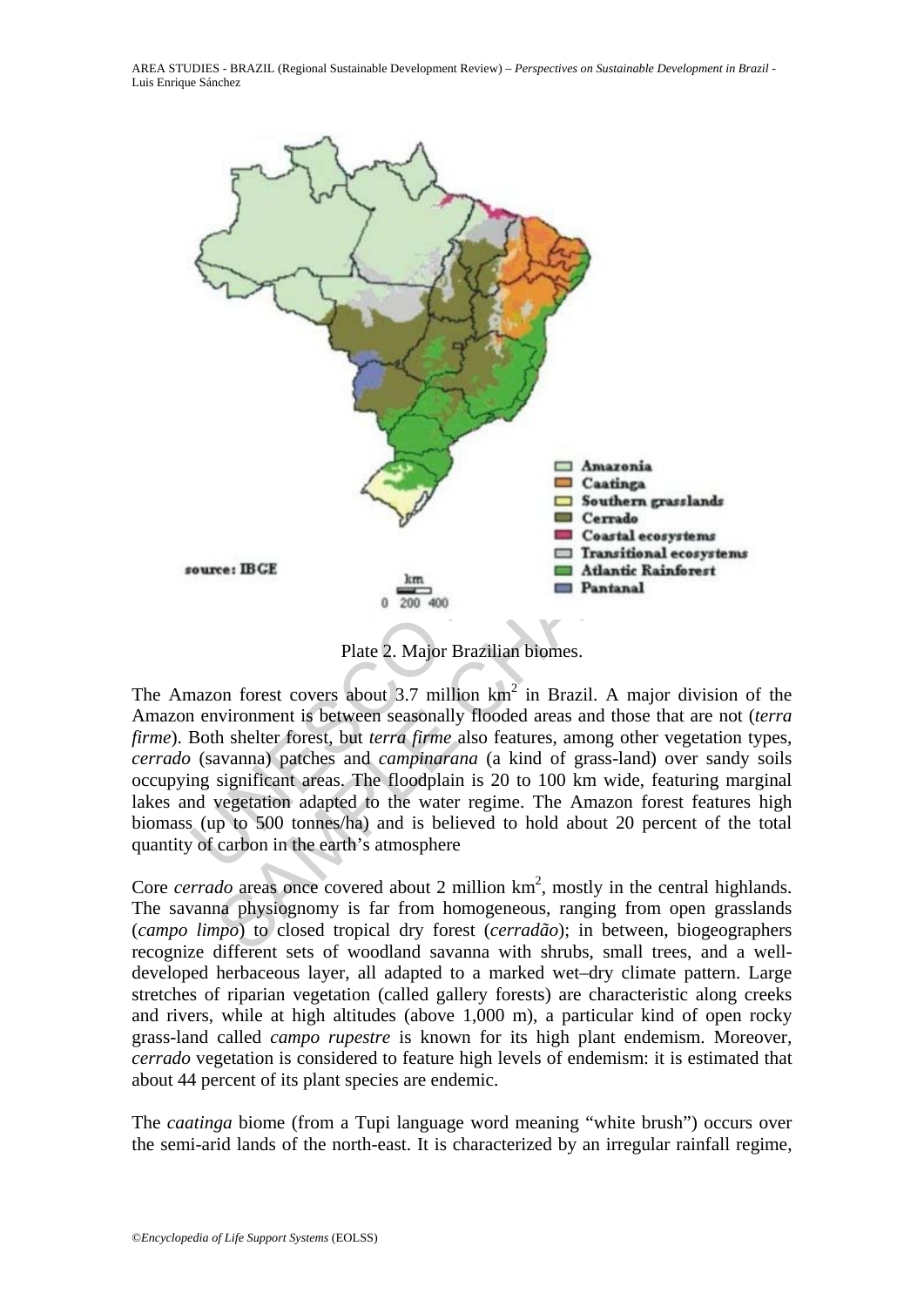which supports plant species adapted to dry conditions. Originally this biome covered an area estimated at about 0.73 million km2 .

The Atlantic rainforest, which once covered about 1.1 million  $km^2$ , has the highest diversity of all Brazilian biomes. Of about 20,000 plants, 30 percent are endemic; 160 out of 261 mammal species, 73 out of 620 bird species, 60 out of 200 reptile species and 253 out of 280 amphibians are deemed endemic. High rainfall is a common feature of this region, which follows the coast line for about 3,200 km from Rio Grande do Norte to the north of Rio Grande do Sul, and penetrates for about 1,000 km to the west in Paraná and São Paulo states to reach Mato Grosso do Sul. The coastal mountain range Serra do Mar rises to 1,000–1,800 m a few dozen kilometers from the coast line. In the Southern plateaus *Araucaria* woodlands, usually classified as part of the Atlantic rainforest, once covered 0.22 million km<sup>2</sup>. Here, sub-tropical to temperate climate and a well-distributed rainfall pattern give place to this forest dominated by the coniferous tree *Araucaria angustifolia* (see Plate 3).



Plate 3. This aerial view of Serra do Mar in the Ribeira Valley, São Paulo State, shows remnants of rainforest protected as a State Park. The Atlantic rainforest is the most radically altered biome in Brazil, today restricted to about 8 percent of its original extent. Photo: L. E. Sanchez.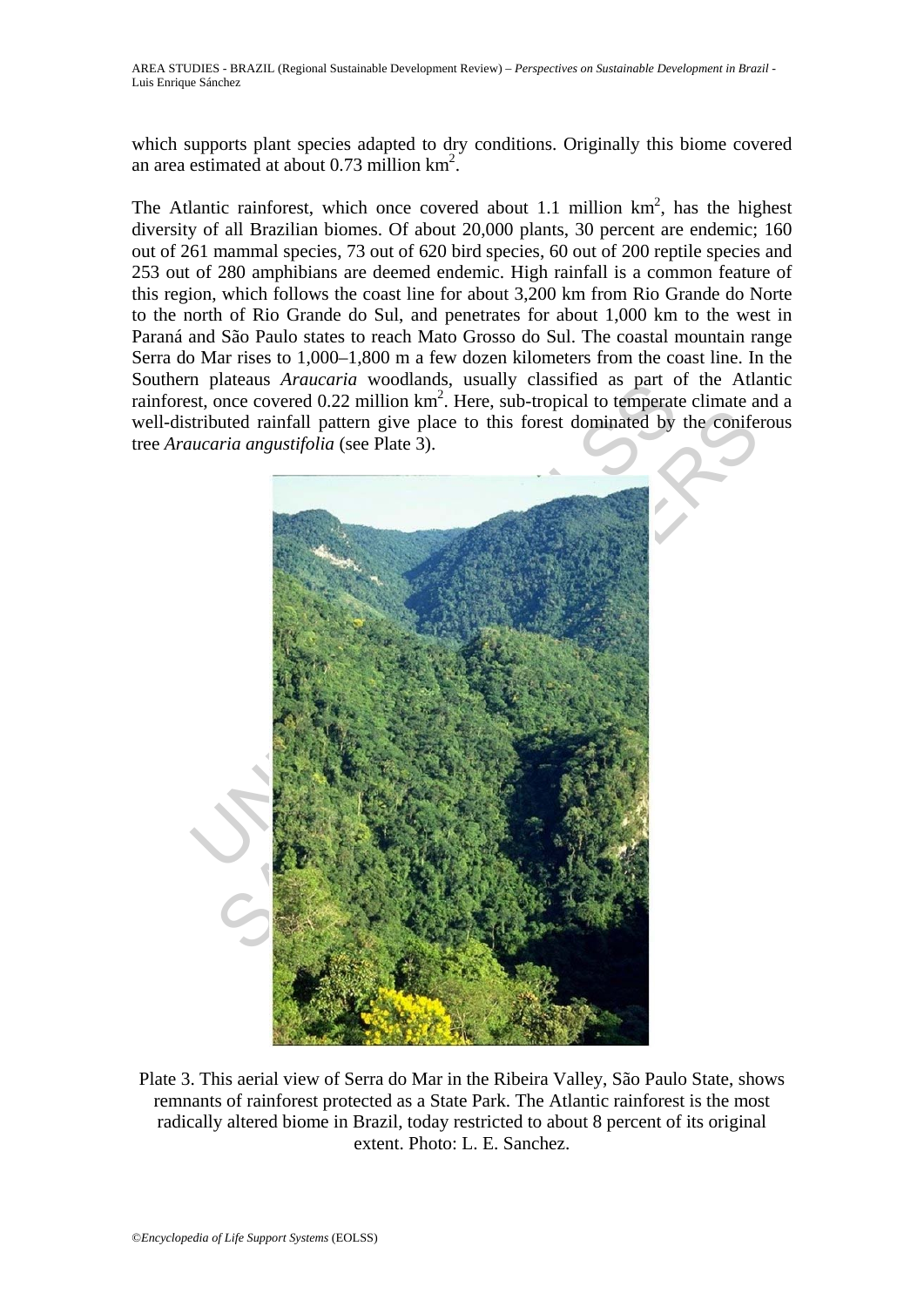In the southernmost part of Rio Grande do Sul state, there occurs a prairie known as pampa in an area estimated at 0.17 million km<sup>2</sup>. The *Pantanal* wetland is a seasonallyflooded depression in the Paraguay river basin, spreading over 0.14 million  $km^2$  (see Plate 4).



Plate 4. A jabiru (jabiru mycteria) in the Pantanal landscape. This interior wetland encompasses  $138,183 \text{ km}^2$ . Cattle raising, commercial and sports fishing, and ecotourism are the main economic activities in this region. Being very rich in biodiversity it shelters many endangered species. Photo: L. E. Sanchez.

Transition environments cover as much as  $0.71$  million  $km<sup>2</sup>$ . These are areas featuring characteristics of two neighboring biomes. Examples include: (i) the dry forests of northern Mato Grosso, showing species common to both savanna and the Amazon forest, whose extension is estimated at  $0.41$  million  $km^2$ ; (ii) the *babaçu* woodlands of Maranhão, featuring this dominant palm tree (*Orbignya speciosa*) for about 0.15 million km<sup>2</sup>; and (iii) the dry forests which make up the contact savanna/*caatinga*, in the northeastern region, occupying about  $0.12$  million  $km^2$ .

Mangrove swamps and *restinga* (reefs) are vegetation types occurring in the coastal zone. Marine environments include shallow and deep sea sedimentary floors as well as coral reefs, whose most important areas are: the north-eastern coast from Maranhão to Alagoas, and the eastern and south-eastern coast from Todos os Santos bay in Bahia to Santa Catarina. Brazilian coral reefs are very rich environments, featuring a few endemic coral species and no less than 400 fish species, of which more than fifty are endemic.

Throughout the country most soils are acid, featuring low to medium fertility. Table 1 shows a classification of soils based on their agricultural potential. Approximately 50 percent of the country area is covered by soils of low aptitude for agriculture or livestock raising.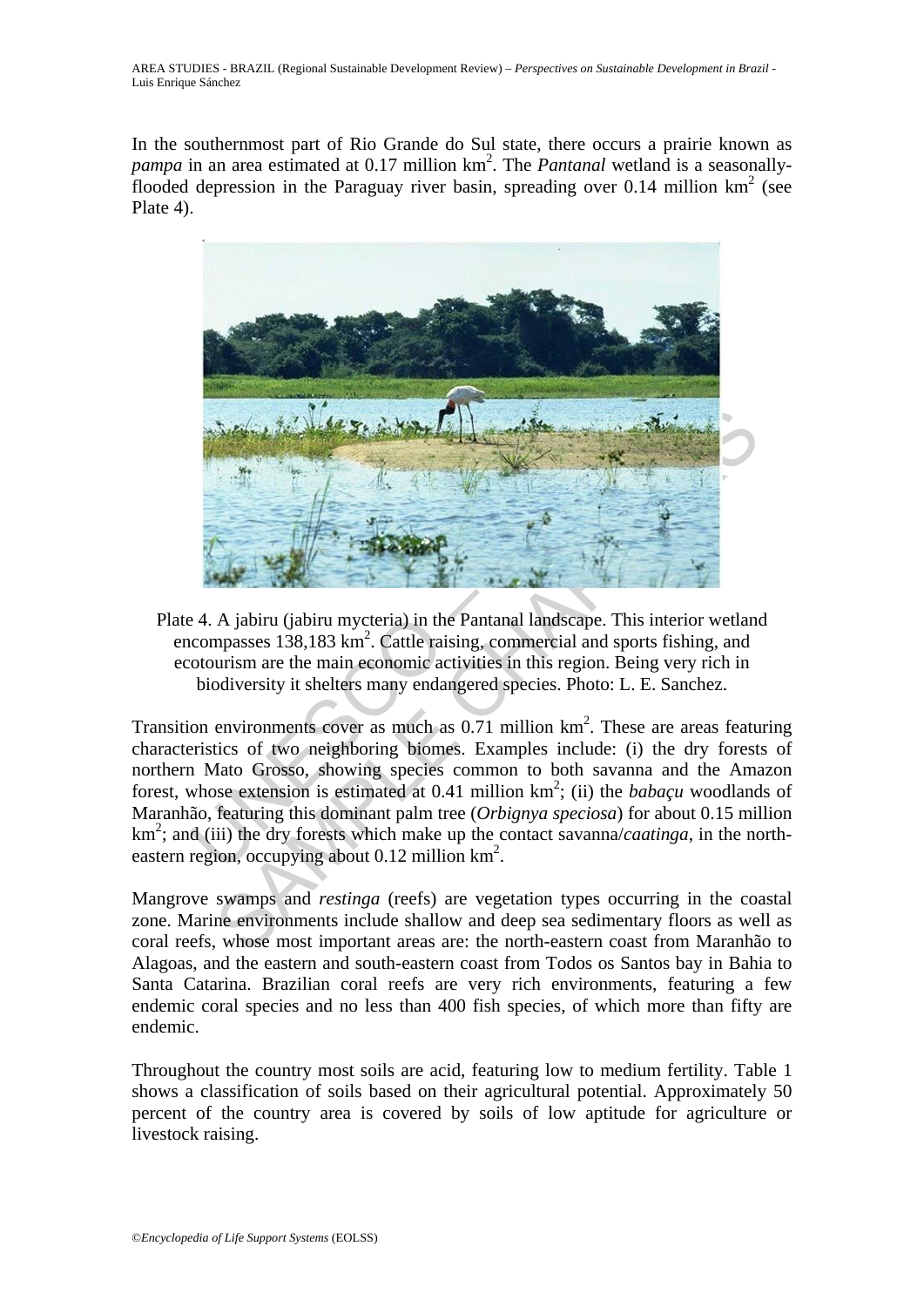| <b>Class</b>              | Area $(\% )$ | Main limitations to agricultural utilization |
|---------------------------|--------------|----------------------------------------------|
| Good                      | 4.2          | nil                                          |
| Good to medium            | 4.0          | nutrient deficiency                          |
| Medium to good            | 5.0          | flooding and drainage                        |
| Medium                    | 30.5         | nutrient deficiency and excessive aluminum   |
| Medium to restricted      | 9.2          | nutrient deficiency, low depth, steep slopes |
| Restricted                | 9.4          | steep slopes, high erosion susceptibility,   |
|                           |              | nutrient deficiency                          |
| Restricted to unfavorable | 2.4          | excessive sodium, bad drainage, flooding     |
| Highly unfavourable       | 35.3         | most of the above                            |

| Highly unfavourable                                                                                                                                                                                                                                                                                                                                                                                                                                       | 33.3          | most of the above                 |  |                                   |      |       |  |  |
|-----------------------------------------------------------------------------------------------------------------------------------------------------------------------------------------------------------------------------------------------------------------------------------------------------------------------------------------------------------------------------------------------------------------------------------------------------------|---------------|-----------------------------------|--|-----------------------------------|------|-------|--|--|
| Table 1. Classes of soil based on agricultural potential<br>Water resources are abundant in Brazil but poorly distributed. Runoff depends on the<br>intensity and distribution of rainfall, as well as on vegetation cover and soil<br>permeability. Specific flows show enormous variation along the country, from 48.2 1<br>$\sec^{-1}$ km <sup>2</sup> in North Atlantic basins (eastern Amazon) to 2.8 l $\sec^{-1}$ km <sup>2</sup> in the semi-arid |               |                                   |  |                                   |      |       |  |  |
| zone. Table 2 shows the main hydro-graphic basins with their respective specific and<br>mean annual flows. Total flow originated in Brazilian territory amounts to 177,900                                                                                                                                                                                                                                                                                |               |                                   |  |                                   |      |       |  |  |
| $m3/sec$ . While there is plenty of water in the sparsely populated Amazon, the densely                                                                                                                                                                                                                                                                                                                                                                   |               |                                   |  |                                   |      |       |  |  |
| populated areas along or near the coast have limited supplies in proportion to their<br>needs.                                                                                                                                                                                                                                                                                                                                                            |               |                                   |  |                                   |      |       |  |  |
|                                                                                                                                                                                                                                                                                                                                                                                                                                                           |               |                                   |  |                                   |      |       |  |  |
| <b>Basin/region</b>                                                                                                                                                                                                                                                                                                                                                                                                                                       | Area $(km^2)$ | <b>Average</b><br>$(m^3sec^{-1})$ |  | flow Specific<br>$\mathrm{1km^2}$ | flow | (Isec |  |  |
| Amazon <sup>(a)</sup>                                                                                                                                                                                                                                                                                                                                                                                                                                     | 3,900,000     | 128,900                           |  | 33.0                              |      |       |  |  |
| <b>Tocantins</b>                                                                                                                                                                                                                                                                                                                                                                                                                                          | 757,700       | 11,300                            |  | 14.9                              |      |       |  |  |
| Parnaíba + N Atlantic                                                                                                                                                                                                                                                                                                                                                                                                                                     | 242,000       | 6,000                             |  | 24.8                              |      |       |  |  |
| North-eastern Atlantic                                                                                                                                                                                                                                                                                                                                                                                                                                    | 787,000       | 3,130                             |  | 4.0                               |      |       |  |  |
| São Francisco                                                                                                                                                                                                                                                                                                                                                                                                                                             | 634,000       | 3,040                             |  | 4.8                               |      |       |  |  |
| <b>Eastern Atlantic</b>                                                                                                                                                                                                                                                                                                                                                                                                                                   | 242,000       | 670                               |  | 2.8                               |      |       |  |  |
| Paraíba do Sul                                                                                                                                                                                                                                                                                                                                                                                                                                            | 303,000       | 3,170                             |  | 12.2                              |      |       |  |  |
| Paraná <sup>(b)</sup>                                                                                                                                                                                                                                                                                                                                                                                                                                     | 877,000       | 11,200                            |  | 12.8                              |      |       |  |  |
| Paraguai <sup>(b)</sup>                                                                                                                                                                                                                                                                                                                                                                                                                                   | 368,000       | 1,340                             |  | 3.6                               |      |       |  |  |
| Uruguai <sup>(b)</sup>                                                                                                                                                                                                                                                                                                                                                                                                                                    | 178,000       | 4,040                             |  | 22.7                              |      |       |  |  |
| Southeastern Atlantic                                                                                                                                                                                                                                                                                                                                                                                                                                     | 224,000       | 4,570                             |  | 20.4                              |      |       |  |  |

Table 2. Main hydrographic basins and their flows

The stock of groundwater is estimated at  $112,000 \text{ km}^3$ . It is mostly concentrated in sedimentary basins, with the largest reserves found in the Paraná basin  $(50,400 \text{ km}^3)$ , Amazon basin  $(32,500 \text{ km}^3)$ , and Parnaíba basin  $(17,500 \text{ km}^3)$ . The Guarani aquifer of the Paraná basin is considered one of the most important in the world.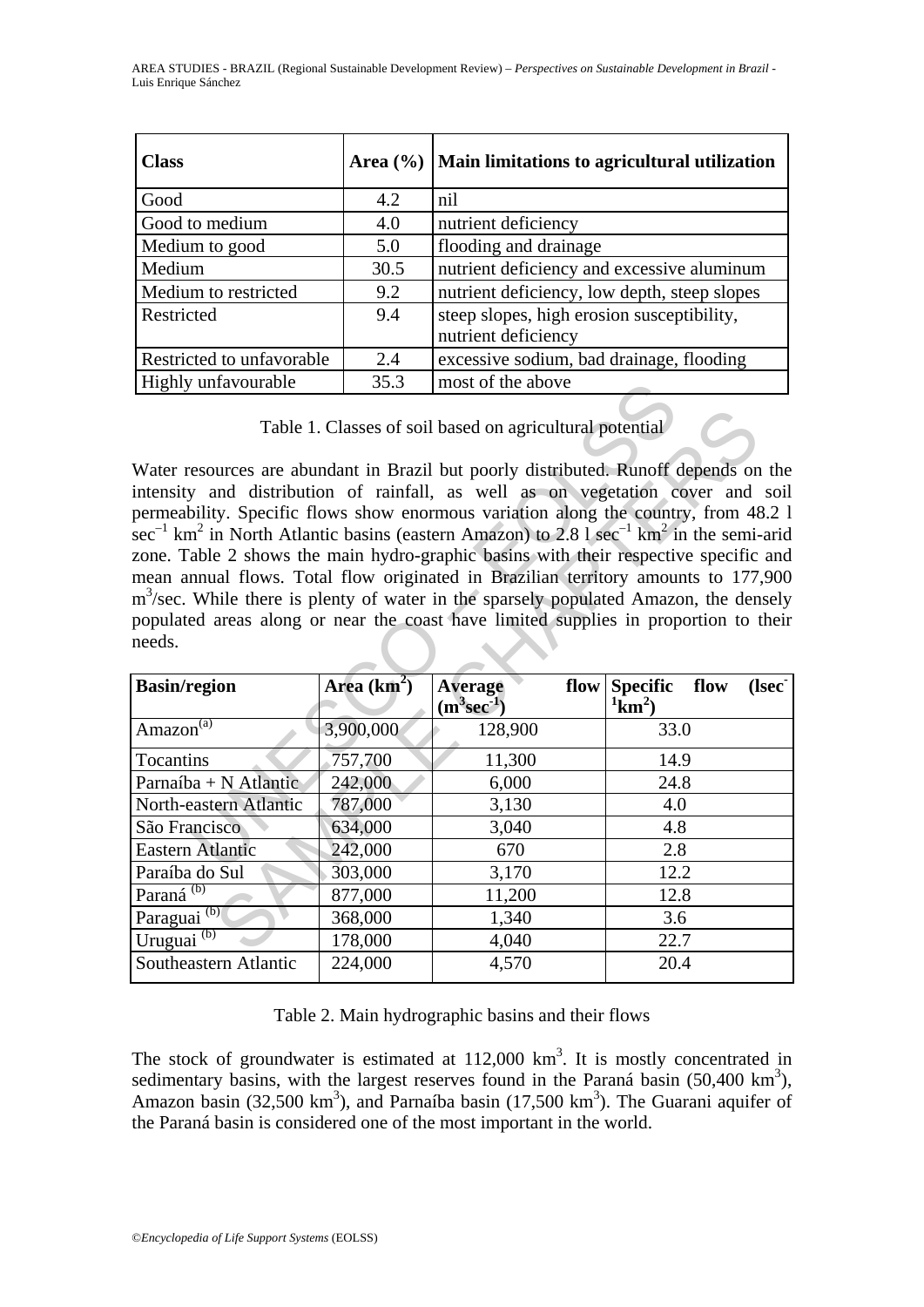The exclusive economic zone (EEZ) in the ocean amounts to approximately 4 million km<sup>2</sup>, while the coastline extends for 7,367 km, excluding inlets, bays and other features. The productivity of marine fisheries is relatively low, a common feature in tropical waters. Exceptions are the southernmost part of the coast, under the influence of the Falkland current, and the North Atlantic, due to the large nutrient input from the Amazon waters.

## **2. A sense of history: occupation of the territory**

History books used to differentiate between two broad types of colonies in the Americas: settlement and exploitation colonies. European immigrants established settlement colonies in temperate North America during the seventeenth and eighteenth centuries. After an initial period of exploration and fur trading, colonists arrived, fleeing famine, misery, and religious intolerance, or simply trying to thrive in an adventurous New World. In contrast, tropical America remained for a long time a source of natural resources, furnishing precious metals, in the case of Spanish colonies, or wood, other forest products (e.g. native peppers, richly colored birds), and sugar cane, in the case of Brazil.

ent conous in temperate is<br>our Affirm and the parally there is the seven from a function and for trading, colonists<br>misery, and religious intolerance, or simply trying to thrive in iorld. In contrast, tropical America rema now an matterior on simply trying to thrive in an adventuation<br>sery, and religious into<br>letrance, or simply trying to thrive in an adventuation.<br>In contrast, tropical America remained for a long time a source of nat<br>furnis The country's name derives from the tree *Caesalpinia echinata*, known as brazil wood, called *pau-brasil by* the Portuguese*,* which was intensively exploited for the extraction of its red pigment. Etymologically the name brazil comes from the old French "breze" (*braise* in modern language, meaning ember), because of the red color of its wood. Former names attributed to the new lands, such as the Land of the Holy Cross, of obviously Catholic origin, were dropped in favor or the more pragmatic and commercial name of Brazil, the land where the red tree comes from.

*Pau-brasil* is said to have been very abundant along the coastal forest, the Atlantic rainforest ecosystem. However, its intense and selective exploitation, in which Portuguese, French, and other European traders exchanged its trunks, cut down by native populations, for mirrors, combs, whistles, hoes, and knifes, led to a scarcity as early as the late sixteenth century, prompting the Portuguese Crown to enact a regulation in 1605 trying to restrict its exploitation.

When Cabral, the first Portuguese to officially land in Brazil, went ashore on April 22 1500, it is estimated that the territory which today makes up the country counted around 5 million indigenous people. Even though the population was sparse it made an impact on the environment. Those living in the Atlantic facade, the first to meet and to suffer from the Europeans' arrival, were semi-nomads practicing slash-and-burn agriculture, hunting, fishing, and collecting mussels, fruits, and other resources. But they had no domestic grazing animals and hence the area needed for subsistence was relatively small when compared to the area need to sustain European settlements during that time.

A conventional manner of describing the economic history of Brazil is to refer to "cycles" or the predominant activity (in terms of export earnings) in each period. The most important cycles include sugar cane, gold, coffee, and rubber, all of them named after a natural resource. Of the agricultural products it is interesting to notice that only rubber is a native plant.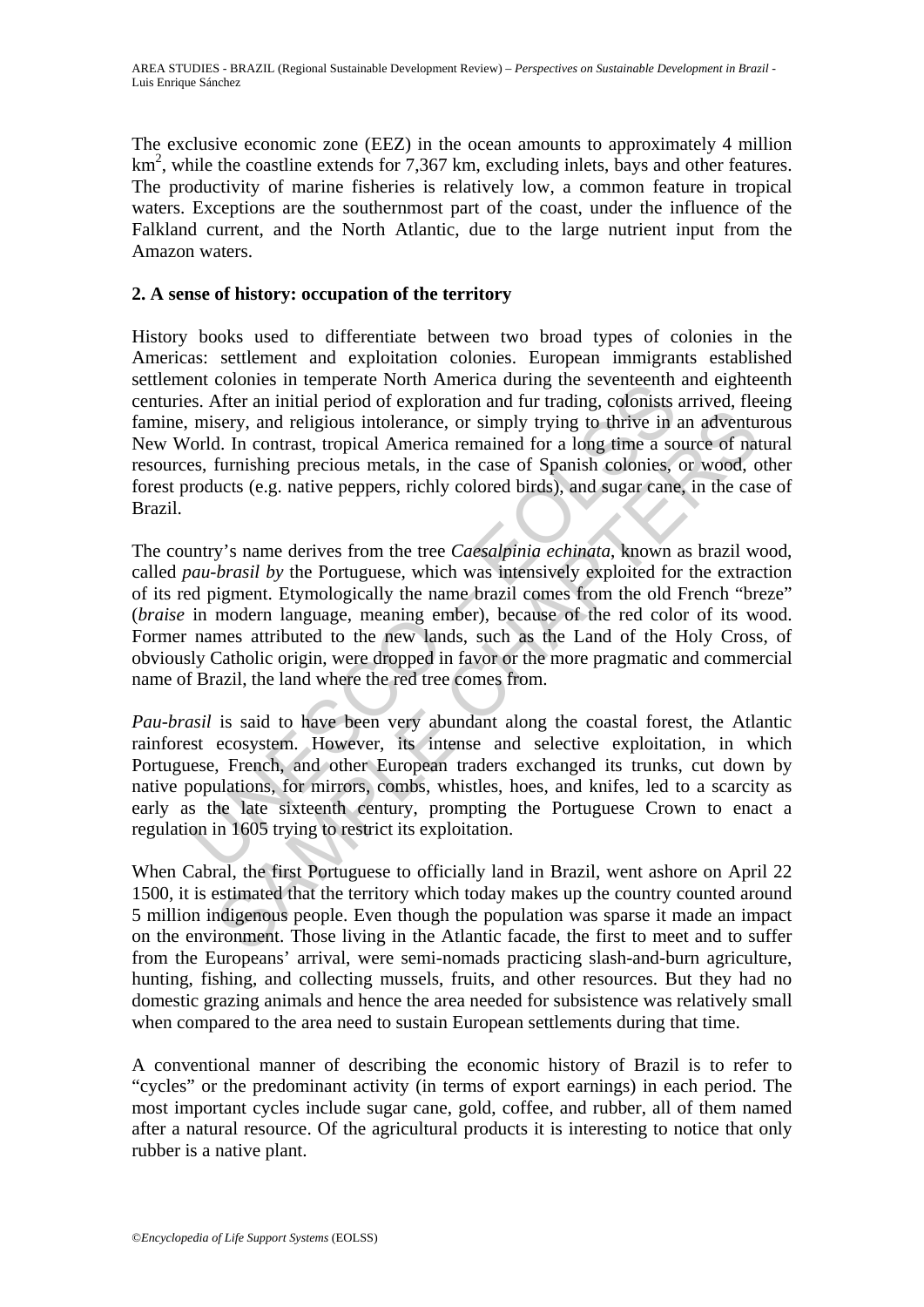Sugar cane was initially planted on the coastal lowland in the state of São Paulo, but only became a commercial success in the north-east, mainly in Pernambuco. Fundamental to this enterprise was the traffic in African slaves, the workforce behind the riches created by exports of sugar to Europe. The Portuguese settlers who ruled the business followed indigenous agricultural techniques, cutting and burning the forest, a practice that furnished nutrients to the new plants but was short-lived, as new areas had continuously to be opened for plantation. Sugar cane is still planted today in the northeast's "Wood Zone" (*Zona da Mata*), an area deforested a long time ago. In the 1930s sociologist Gilberto Freyre called attention not only to the almost complete destruction of the Atlantic rainforest in the sugar cane belt, but also to soil erosion, water pollution due to wastewater from sugar mills, and the almost complete substitution of native fauna and flora by imported elements, to the point where mangos, coconut trees, and cane fields, alongside cattle and horses, seemed as "natural" in that landscape as the men and women resulting from mixed European, African, and American inter-breeding, whereas, in fact, native Indians had been almost completely wiped out.

When coffee was introduced in Rio de Janeiro around 1780, after unsuccessful attempts in the state of Pará, the same primitive cultivation technique was used, slash-and-burn, moving on to new areas when soil fertility dropped and soil became eroded. In the hilly region of Paraíba do Sul valley this happened quickly. A coffee track can be followed going upstream the valley, and then, in the late nineteenth century, turning north and north-west in the state of São Paulo, towards the southern part of Minas Gerais and the northern part of Paraná, during the twentieth century. Several travelers in the early nineteenth century noticed the ravages, particularly Auguste de St. Hilaire, who published extensively on what he saw in his several trips along the country (see Plate 5).

![](_page_8_Picture_3.jpeg)

Plate 5. Coffee beans left to sun drying in a traditional farm in São Paulo State. This exotic plant played a very important role in Brazilian history, as its cultivation needed a large workforce composed essentially of European immigrants. Capital accumulated by

the "coffee barons" is at the origins of the country's industrialization in the late nineteenth and early twentieth century. A vast network of railways has been established to export coffee, and thousands of square kilometers of native vegetation have been cut to plant it. Photo: L. E. Sanchez.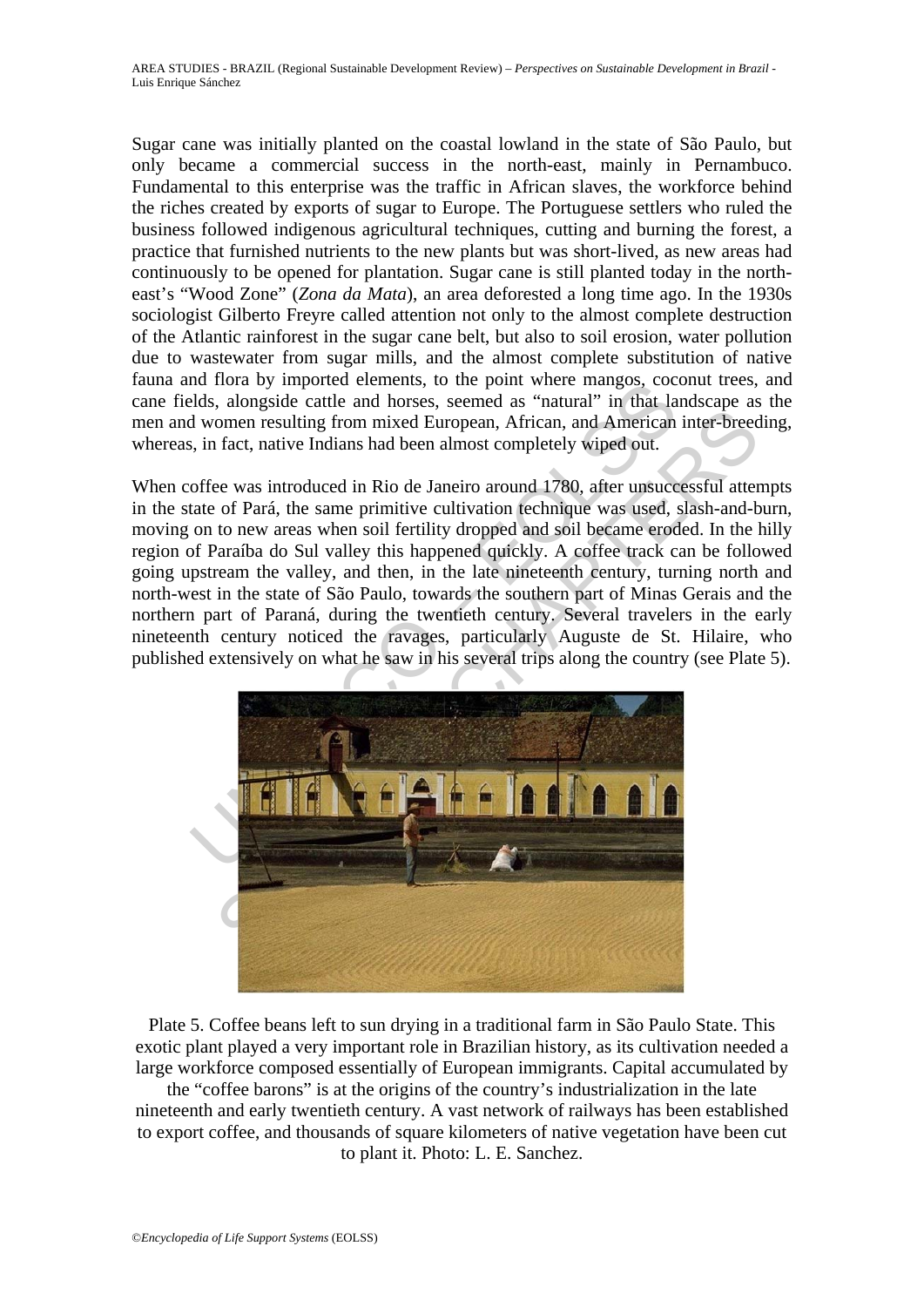Gold mining began in the late seventeenth century, when nuggets were found in Sabará, in what was to become the state of Minas Gerais (literally, the "general mines," for its richness in mineral resources, later confirmed for many other minerals as well). The gold cycle had two major political and economic consequences. First, the capital was moved from Salvador, in the north-east, to Rio de Janeiro, at that time a small town, but much closer to the mining region, and one of the few harbors through which the gold could be embarked. A second consequence was the expanding settlement in the mining area. Environmental consequences included deforestation for mining purposes, and indirectly, as land clearance for agriculture and cattle raising to sustain the growing population. Abundant water was the driving force for dissociating ore bearing strata, and many channels have been built to carry water to the mines. Mato Grosso and Goiás also had their gold boom, but not with the same impetus as in Minas Gerais. When production peaked around 1750, Brazil was the biggest gold producer in the world, but the rudimentary technology, the virtually absent knowledge of ore deposits' geology, and a colonial government whose interests did not go beyond collecting the 20 percent tax, led to an inexorable decline.

The got doom, but not with the same impetual as in whilest<br>ion preaked around 1750, Brazil was the biggest gold producer in<br>imentary technology, the virtually absent knowledge of ore dep<br>bolonial government whose interests plemate a reading absorber of the energy and the reading the set and the reading a procedure and the energy set producting the 20 per an inexorable decline.<br>
Exerce an inexorable decline.<br>
Exerce an inexorable decline.<br>
Ex Agriculture, cattle raising, and human settlements were certainly the main driving forces of environmental change in Brazil until the early 1900s. Cattle ranching, today an extensive activity occupying millions of hectares at very low productivity, and subsistence agriculture, sustained a low-growth population rise. The semi-arid region in the north-east had been used for ranching since the seventeenth century on lands unsuitable for sugar-cane plantations. After the decline of gold production, the population living in the mining regions began to disperse through central Brazil, again having extensive cattle and small agricultural plots as the basis for subsistence. The southern grasslands, naturally adapted to cattle, were initially occupied by settlers from São Paulo, who engaged in producing leather to supply the growing demand of the mining zones.

After independence in 1822, the population of the whole country was still heavily concentrated along the north-east coast and around Rio de Janeiro, with a few centers in Minas Gerais, Goiás, and Mato Grosso, as well as along the south coast as far as Santa Catarina, where immigrants from the overpopulated Azores islands had settled in the second half of the eighteenth century. Most of the country was sparsely populated, and native populations had been decimated by diseases, captured as slaves, or simply killed by colonists. A policy of induced immigration had been timidly initiated by the Portuguese government in the previous century, but a firm immigration policy was launched only after independence (1822), and especially during the second half of the nineteenth century.

To gain control over southern Brazil, the new government offered to settle central European colonists. The first German colony, São Leopoldo in Rio Grande do Sul, was founded in 1824, followed by others in this state and in neighboring Santa Catarina. While the grasslands had been used by the Portuguese and their descendants for raising livestock since the seventeenth century, the forests remained practically untouched (and inhabited by remaining indigenous populations). These forest lands were offered to the new colonists, who followed the traditional indigenous slash-and-burn technique and, in contrast to the big cattle ranches, established small rural properties. Since land plots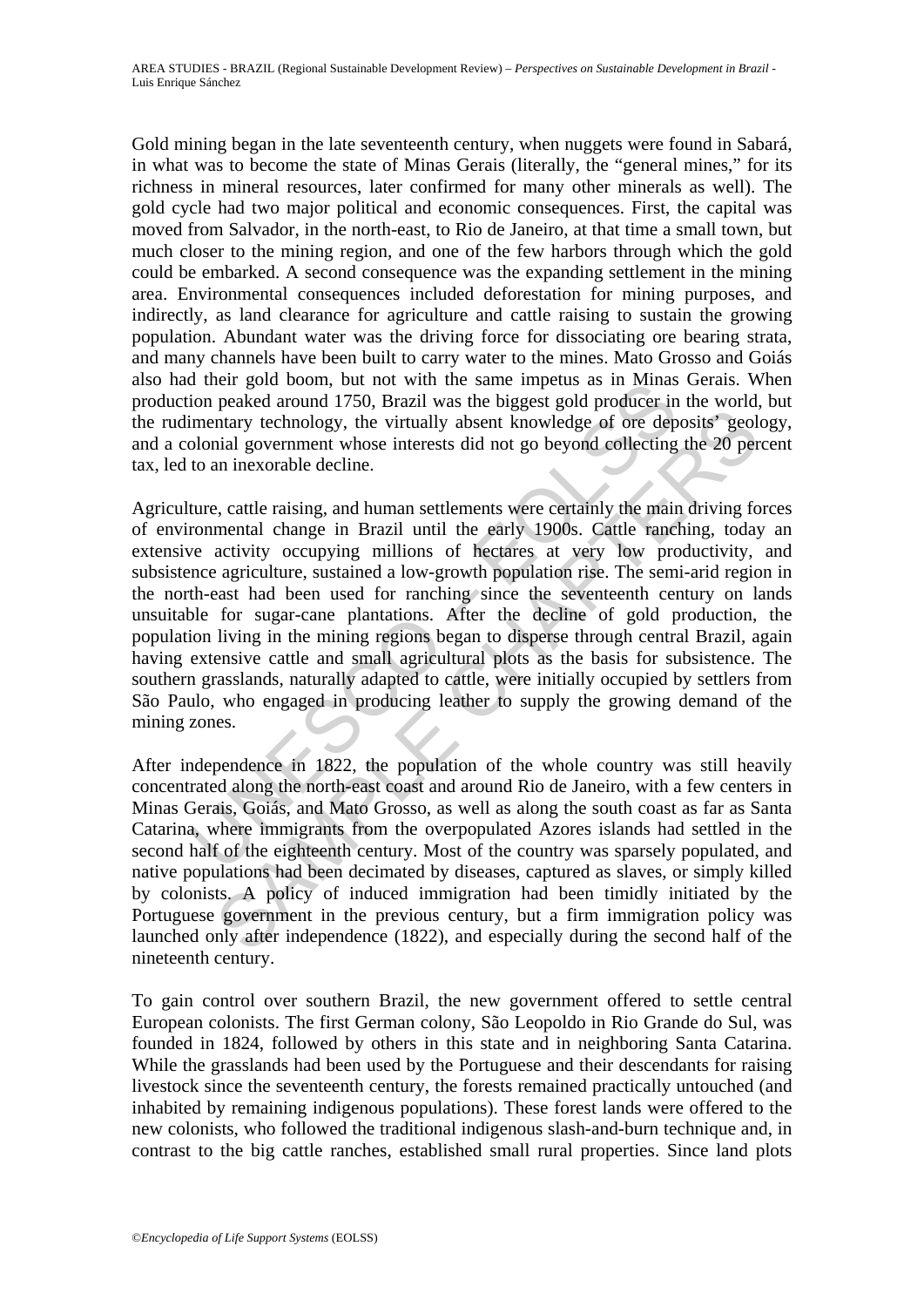were too small to support subdivision, the second generation had to search for new lands as a continuous process, the modern version of this being the settlement of Goiás and Mato Grosso, in the savanna, as well as Rondônia and South Pará, in the Amazonian region, during the 1970s and beyond.

namis ret to decreasing yierts, about and an anowel of the rhod as long as other protection factors – capital and labr – worperties, however, this approach was clearly unsustainable, lead colonists. Amazingly, the associat Colonization policy in the southern states proceeded by attracting Italian, Polish, Ukrainians, and other peoples. In the 1870s the highlands of Rio Grande do Sul and the woodlands of southern Santa Catarina were settled by Italians, while Poles and others settled mainly in Paraná. Other colonies were established elsewhere, such as in Espírito Santo, Rio de Janeiro, and Minas Gerais. As geographer Leo Waibel noticed, although the slash-and-burn techniques used by the early Portuguese settlers in their large rural land holdings led to decreasing yields, abundant land allowed for the reproduction of this method as long as other production factors – capital and labor – were scarce. For small properties, however, this approach was clearly unsustainable, leading to poverty among colonists. Amazingly, the association of raising livestock with small-scale agriculture and the use of manure as fertilizer, so common in Europe, was seldom employed by these pioneers. Another consequence of the itinerant slash-and-burn system, according to Waibel, was the economic and spatial segregation of agriculture and cattle raising, characteristic of the Brazilian countryside. A different model was adopted for the coffee growing areas in São Paulo, where colonists (many of them Italians) were not attracted to settle on their own plots, but to act as a workforce. The expansion was led by coffee growers, whose major strategy was, again, to cut down forests to open new lands.

be the use of manne as fertilizer, so common in Europa and the use of method on the use of manne a fertilizer, so common in Europe, was selearly the association of raising livestock with small-s and the use of manne as fer Deforestation in the southern region soared in the mid-twentieth century. In Paraná, the original forest cover is estimated at 84.72 percent of the state's surface area, or 16.8 million hectares. Data compiled by Bacha show that in 1930 forests still covered 65 percent of the total state area, and 40 percent in 1950. In other words, in the middle of the century, Paraná still had about half its forest cover, but the area declined quickly to 19 percent in 1970 and 5 percent in 1992. Most of what remains belongs to parks or other protected areas. In Santa Catarina, the advent of the railway linking São Paulo to Rio Grande do Sul in the early twentieth century opened up a huge area for logging. As a result, from the original forest cover, estimated at 81.49 percent of its surface, Santa Catarina, which still featured 78 percent of such cover in 1912, had no more than 30 percent in 1959, and only 16 percent in 1990.

Other immigrants followed. On June 18 1908 the first liner bringing the Japanese landed in Santos harbor. Subsidized by the Brazilian government until 1922, early immigration was also intended to furnish labor to coffee farms, but many colonists chose to abandon such jobs and to establish themselves either as sharecroppers or tenants, or later in small family-owned properties. From 1925 onwards the Japanese government played an active role in organizing emigration and subsidizing colonization companies which acquired extensive tracts of land, especially in São Paulo and northern Paraná, to resell to immigrants, thereby laying the foundations for familiar small plot agriculture. After the Second World War the pattern of immigration changed, attracting skilled industrial workers, mostly from Europe, desperately needed by a booming industry.

Land has never been scarce for large rural activities, but land access was never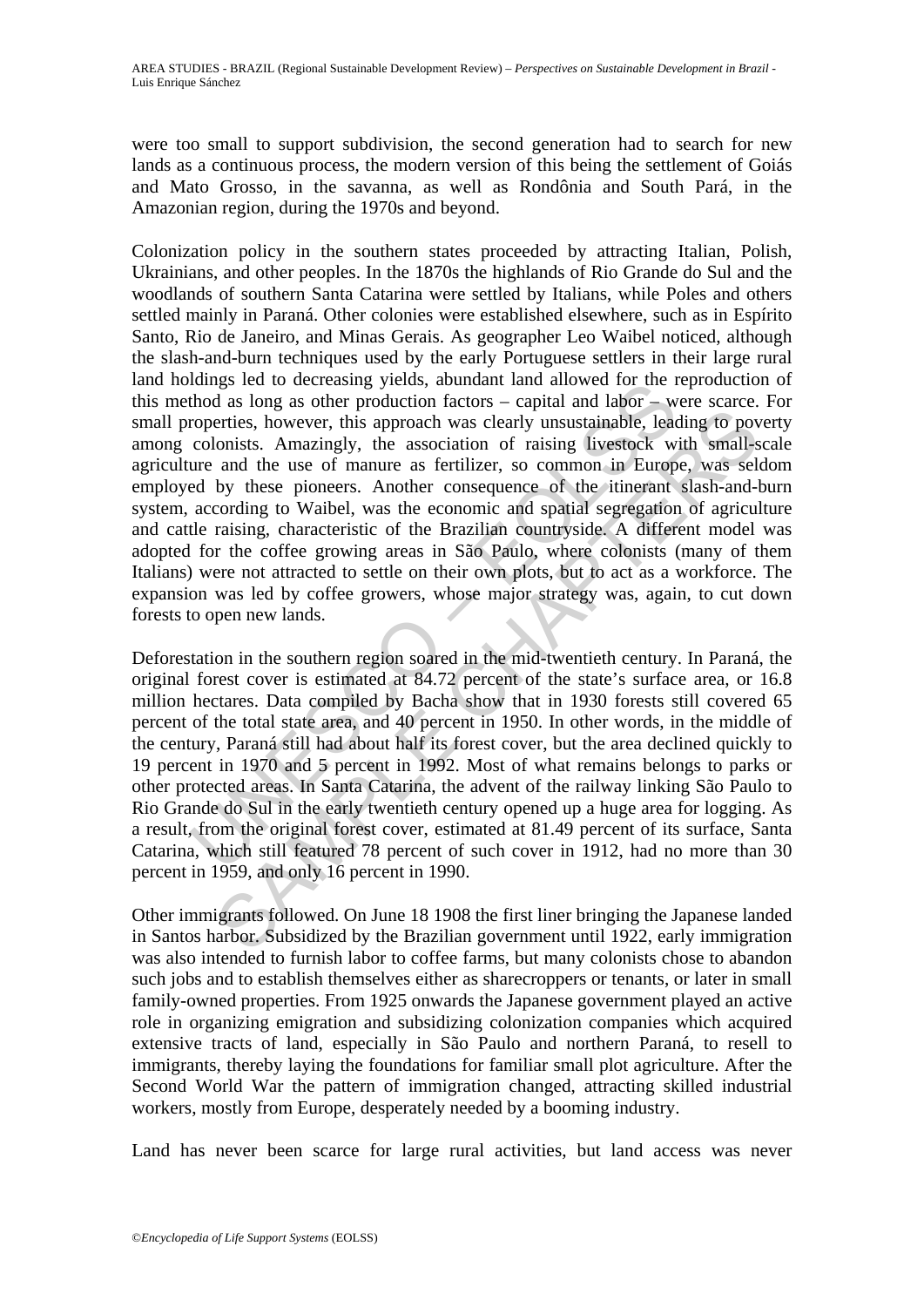facilitated for small-scale agriculture. When the slave trade was halted, and it was only a matter of time until slavery was abolished in Brazil, the government passed the 1850 Lands Act, establishing that public lands would no longer be freely granted to individuals: they could only be sold, which obviously prevented liberated slaves from acquiring land. The historical consequences of such policies – on social, economic, and environmental plans – still pervade Brazilian society today. Many of the rural poor were expelled from the countryside, and the development of familiar agriculture was hampered, thus making the development of an internal market much more difficult. Internal capital accumulation has been slow, causing a chronic dependence on external capital, the reimbursement of which drains financial resources and in turn prompts more natural capital to be transformed in marketable resources.

eption was the industrial development in São Paulo, which gre<br>lated by coffee production and trade. Unlike other export-oriented<br>lo textiles, food processing foundries, metal works, and other fac<br>in the late nineteenth and An exception was the industrial development in São Paulo, which grew from capital accumulated by coffee production and trade. Unlike other export-oriented economies, in São Paulo textiles, food processing foundries, metal works, and other factories began to flourish in the late nineteenth and early twentieth centuries. In other parts of the country, industries were born, but nowhere else was their continuous growth sustained at that time. Later on, during the two world wars, some Brazilian industrialists profited from the shortage of imported goods and new industries appeared in other parts of the country, such as Santa Catarina and Rio de Janeiro.

The establishment of heavy industries was due to government initiatives, beginning during the first Vargas government (1930–45). The large Volta Redonda steelworks were inaugurated in 1945, while oil prospecting was undertaken by the state-owned company Petrobrás. During the period of military rule (1964–85), chemical and petrochemical plants, more steelworks, and other heavy industries were established.

For whe can consider the and exist plane and track the state of the production and trade. Unlike other export-oriented economic extiles, food processing foundries, metal works, and other factories begate the late niterent A significant development in the industrialization process was the initiation of the automobile industry. This was actively stimulated by President Kubitschek (1956–60), whose development plan (*Plano de Metas*) included transferring the federal capital from Rio de Janeiro to the new and specially built Brasília (inaugurated in 1960). This sector demanded an increase in the extraction of raw materials and the production of capital goods and had a major impact on the economy. Such a policy choice brought serious social and environmental consequences similar to what happened in other parts of the world. Brazil is today the world's eighth biggest car producer, with a fleet of 29 million vehicles.

Industry played a significant role in shaping contemporary Brazilian society. Industrial growth incited urbanization, which in turn prompted a construction boom in southeastern cities, supplying millions of rural workers who settled in an urban environment. New civil rights movements arose from the new urban-industrial culture, including a strong trade unionism bred in the metal industries and automobile centers near São Paulo, since the late 1970s.

### **3. Economy and society**

Although Brazil has reached a relatively high level of economic development, occupying eleventh position in terms of gross domestic product, income per capita is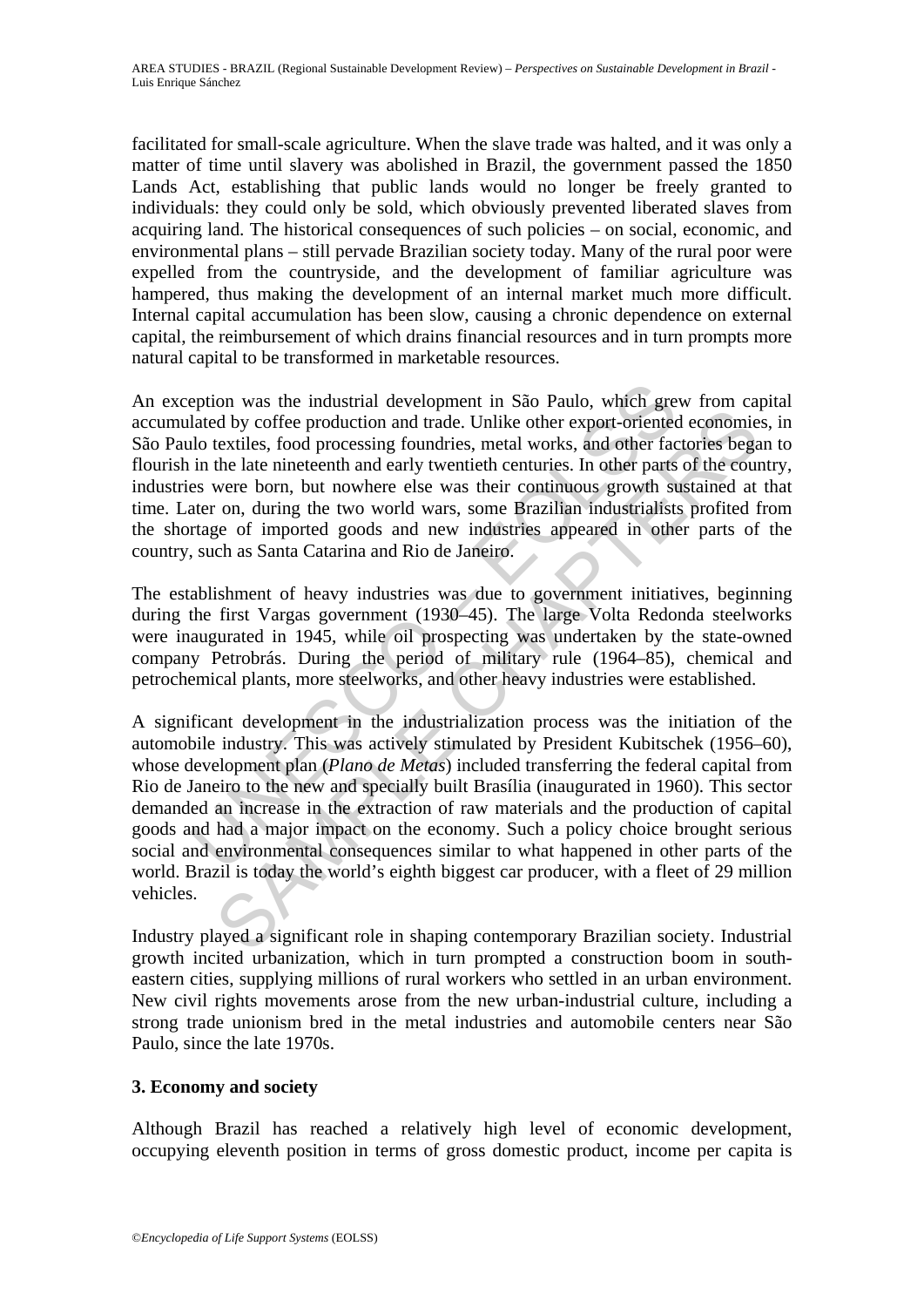relatively low  $-$  \$4,400  $-$  placing the country in the group of medium income economies. The growth of the Brazilian economy has been significant in the twentieth century, averaging 4.1 percent a year. However, much of the progress obtained during the fast-growing period 1950 to 1980 has come to a halt in the last two decades. Whereas the share of revenue generated in Brazil as a percentage of world revenue grew, from 0.7 in 1900 to 3.49 in 1980, it dropped to 2.83 by 1999. Furthermore, while per capita income had experienced a steep increase from 1930 to 1980, it has since stagnated; in 1980 Brazilian per capita income corresponded to 36 percent of average per capita income of rich countries, but this figure was reduced to 27 percent by 1999. Thus the gap between the standard of living of an average Brazilian citizen and that of a person who lives in a rich country deepened. Actual per capita income decreased in Brazil between 1980 and 1990, showing a slight recovery in the 1990s.

However, average figures hide the great disparities in Brazilian society. Income is highly concentrated in Brazil: 43.4 percent of national income is in the hands of 10 percent of the total population, while the poorest 20 percent have only 3.4 percent of national income. The poorer 40 percent share 10.4 percent (IBGE data, 1996), less than the upper segment represented by the richest 1 percent, who shared 13.1 percent of the national income in 1999, almost the same proportion as the lower 50 percent segment (14 percent). Income distribution is affected by race: Brazilians of African descent, who make up 45.33 percent of the population, are on average 2.5 times poorer than whites (who comprise 54 percent).

etween 1980 and 1990, showing a signit recovery in the 1990s.<br>
Fr. average figures hide the great disparities in Brazilian sociconcentrated in Brazil: 43.4 percent of national income is in the of the total population, whil average figures hide the great disparities in Brazilian society, Incom<br>centrated in Brazil: 43.4 percent of national income is in the hands o<br>the total population, while the poorest 20 percent have to 20 percent (IRGE data Economic development has been achieved at a social and ecological cost. In terms of the human development index (HDI), Brazil ranked only in the seventy-fourth position in 1998, according to data compiled by the United Nations Development Programme. A historical and persistent characteristic of Brazilian society is the disparity between rich and poor, between the educated and the illiterate, between those who have access to health services and those who do not. Regional and local estimates of HDI also mirror such disparities. Using 1991 census data, it was calculated that eighty municipalities, in which were concentrated 20 percent of the country's population, had a high HDI  $($ 0.8), while 40 percent of the total population lived in municipalities with low HDI  $( $0.5$ ). Moreover, a detailed study for Belo Horizonte showed that its richest$ neighborhood had a HDI of 0.908 while the poorest had a HDI of 0.502.

In spite of deeply rooted social differences and a growing concentration of wealth, some social indexes show an improvement in living conditions for a significant portion of the population. If HDI is retrospectively calculated, as shown in Table 3, progress can be noticed, as the index rose from 0.639 in 1975 to 0.747 in 1998. Infant mortality, an important indicator of sanitary and health conditions, fell from 85.6 deaths per thousand in 1980 to 34.6 in 1999 (Figure 1); in this year infant mortality in the north-eastern states was 53.0, while in the southern states the rate was 20.7. There are, of course, important variations related to household income, mortality rates being higher among poorer families. Life expectancy at birth averages 67.6 years, ranging from 70.2 in the south to 64.5 in the north-east.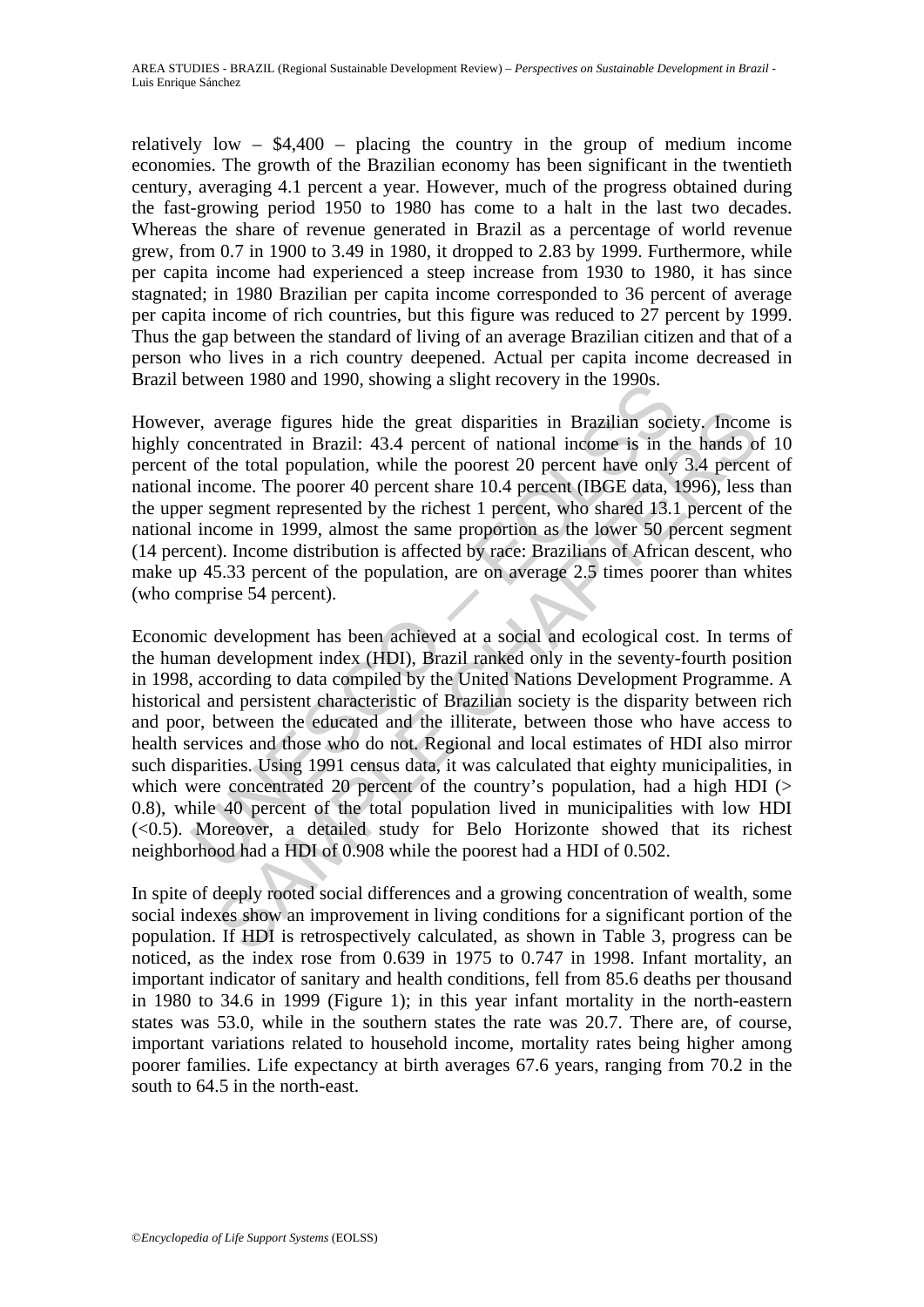![](_page_13_Figure_1.jpeg)

# Table.3 Evolution of human development index in Brazil

A major hindrance to development is the lack of education. In Brazil, the average number of years a person attends school is only 5.4, with important regional discrepancies, shown in Table 4. Comparatively low spending on educational programs usually combines with a high drop-out rate, especially in rural areas, and extremely low salaries for teachers in elementary and high schools. An innovative experiment was launched in the mid-1990s by the district government in Brasília, by which low-income families who maintain their children in public schools are "compensated" by receiving a monthly allowance, a program later copied by several state and local governments. For the whole country, the rate of school attendance for poor children between seven and fourteen years old rose from 74.5 percent in 1992 to 92.5 percent in 1999, a sign of improvement. Formal illiteracy fell from 17.2 percent to 13.3 percent between 1992 and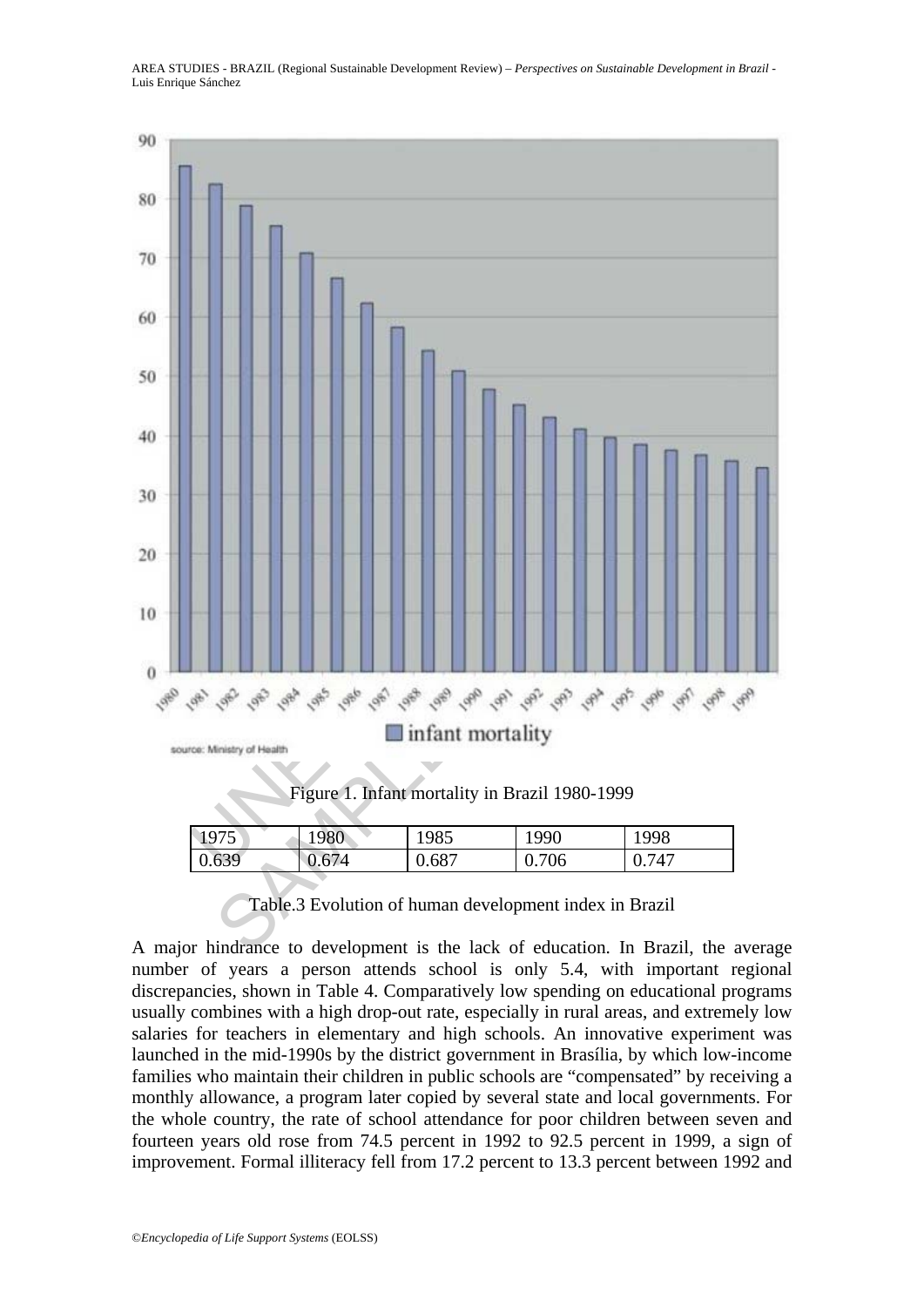1999, but functional illiteracy (corresponding to less than four years of school attendance) is still 29.4 percent on average and reaches 53 percent in Piauí state. Illiteracy is higher among women, a rate as high as 22.8 percent.

| Region          | Years of school attendance |      |        |  |  |
|-----------------|----------------------------|------|--------|--|--|
|                 | Average                    | Male | Female |  |  |
| <b>Brazil</b>   | 5.4                        | 5.3  | 5.6    |  |  |
| Northern        | 5.4                        | 5.2  | 5.5    |  |  |
| North-eastern   | 4.0                        | 3.8  | 4.3    |  |  |
| South-eastern   | 6.2                        | 6.1  | 6.2    |  |  |
| Southern        | 5.9                        | 5.9  | 5.9    |  |  |
| Central-western | 5.7                        | 5.4  | 5.9    |  |  |

Table4. Years of school attendance, population over 10 years old

al-western 5.7 5.4 5.9 5.4 5.9 5.4 5.9 5.4 5.9 5.4 5.9 7 able4. Years of school attendance, population over 10 years development hits minorities, which contribute enormously to the y of Brazilian society. Illiteracy also Table4. Years of school attendance, population over 10 years old<br>velopment hits minorities, which contribute enormously to the richness<br>of Brazilian society. Illiteracy also reflects race disparities, the ave<br>attendance i Uneven development hits minorities, which contribute enormously to the richness and diversity of Brazilian society. Illiteracy also reflects race disparities: the average illiteracy rate is 8.3 percent among whites, but as high as 19.8 percent among blacks, and school attendance is 4.5 years for blacks and 6.7 years for whites. In recent years a significant step towards recognizing the cultural heritage of Brazilians of African descent has been the acknowledgement of the rights of traditional communities who fled slavery in the eighteenth and nineteenth centuries, and established themselves in remote areas (known as *quilombos*), to the lands they use. About 81,000 people live today in about 700 such areas, of which thirty-one have been officially recognized by the government (as of 2000).

The remaining 300,000 indigenous people, from an estimated population of about 5 million in the sixteenth century, still fight for wider social recognition of their rights to ancestral lands and full cultural identity. There are today 343 recognized Indigenous Areas, occupying  $757,161 \text{ km}^2$  (8.9 percent of national territory), while 143 other areas are claimed, corresponding to 47,979 km2 (according to data compiled by *Instituto Sócio-Ambiental*, an NGO). The vast majority of indigenous reservations (98 percent) are situated in the Amazon, like most of the 215 remaining indigenous societies, whose members speak 170 different languages, an immense cultural treasury still little studied, and whose ecological knowledge is still largely ignored.

Social and cultural diversity, together with biological and geographical diversity, are valuable assets in building sustainable societies, and Brazil has no shortage of them.

-

-

-

TO ACCESS ALL THE **56 PAGES** OF THIS CHAPTER, Visit: [http://www.eolss.net/Eolss-sampleAllChapter.aspx](https://www.eolss.net/ebooklib/sc_cart.aspx?File=E1-58)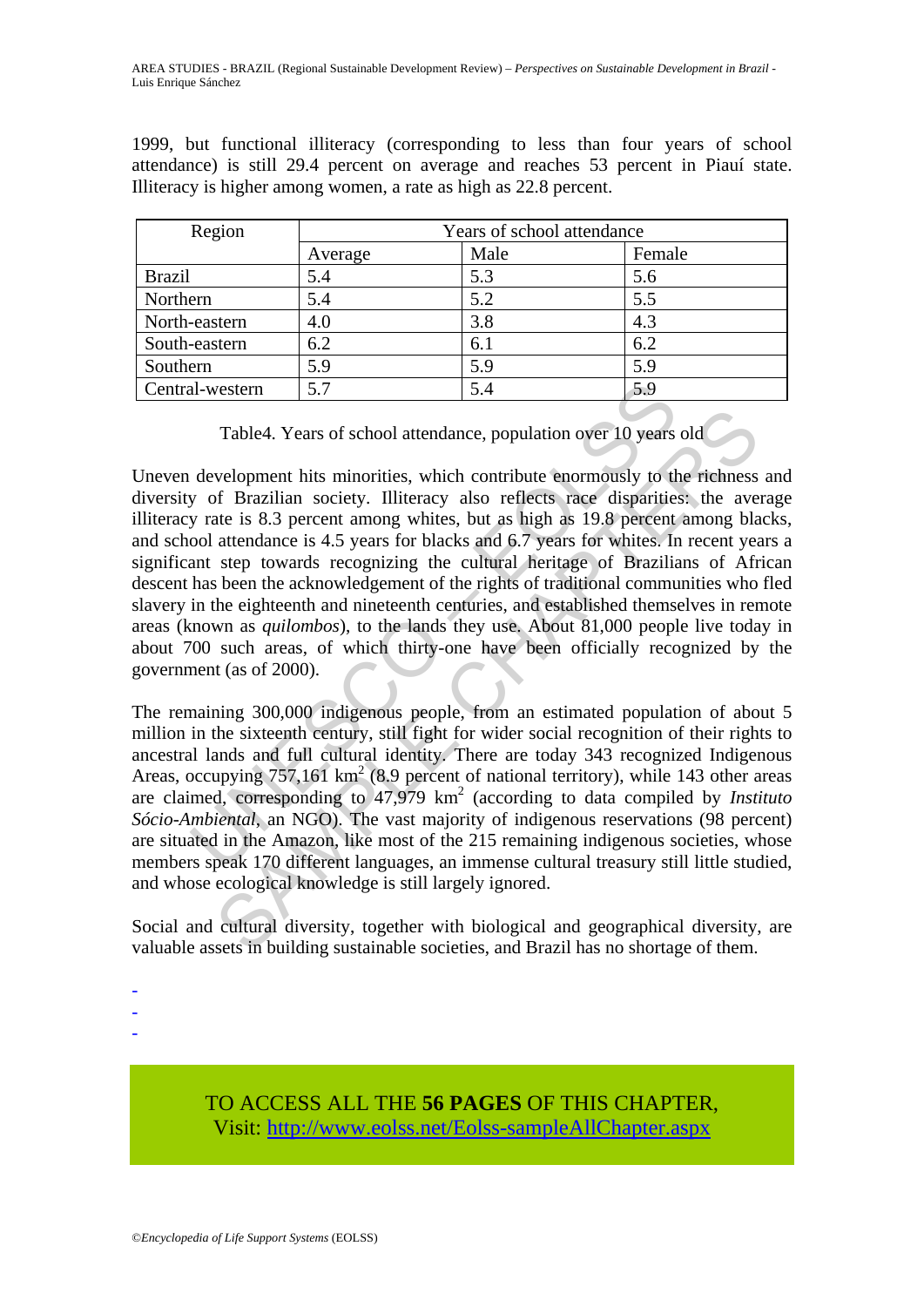#### **Bibliography**

BACHA, C. J. C. 1995. A Evolução do Desmatamento no Brasil*. Revista de Economia e Sociologia Rural.* Vol. 34, No. 2, pp. 111–35. [In Portuguese, *The Evolution of Forest Cutting in Brazil,* a compilation of data relative to natural vegetation removal, from 1500 to 1990.]

DEAN, W. 1995. *With Broadax and Firebrand: The Destruction of the Brazilian Atlantic Forest*. Berkeley, University of California Press. [A detailed and documented account of the history of settlement in the Brazilian coastal zone and near hinterland.]

DRUMMOND, J. A. 1997. *Devastação e Preservação Ambiental no Rio de Janeiro*. Rio de Janeiro: Ed. Univ. Federal Fluminense. [In Portuguese, *Devastation and Environmental Conservation in Rio de Janeiro*, a review of environmental history of this state, but with a broader perspective covering other parts of the coastal Brazil, and an analysis of the efforts to establish national parks.]

FREYRE, G. 1937. *Nordeste.* Rio de Janeiro, José Olympio. [In Portuguese, *Northeast*, an early analysis of ecological and social consequences of sugar cane plantations in the Brazilian north-east, other editions published subsequently.]

GUIMARÃES, R. P. 1991. *The Ecopolitics of Development in the Third World: Politics and Development in Brazil*. Boulder, Lynne Rienner. [The formation of environmental policies in Brazil, and an analysis of the battle to legitimize environmental concerns in the Brazilian political system.]

*d, G. 1937. Nordeste.* Rio de Janeiro, José Olympio. [In Portuguese, *Northeast*<br>cical and social consequences of sugar cane plantations in the Brazilian north-e<br>states and social consequences of sugar cane plantations in Example the Exponential of Branchons in the Enfammation case, seeding in the consequently.]<br>
SS, R. P. 1991. The Ecopolitics of Development in the Third World: Politics<br>
in Brazilia Bolder, Lynne Rienner. [The formation o IBGE (INSTITUTO BRASILEIRO DE GEOGRAFIA E ESTATÍS-TICA). 1990. *Diagnóstico Brasil: A Ocupação do Território e o Meio Ambiente.* Rio de Janeiro, IBGE. [In Portuguese, *Brazil Survey: Land Use and the Environment,* a historical view of the impacts of agriculture, industry and urban expansion, including information on physical environment, accompanied by several maps.]

LOPES, I. G. ET AL. (eds.) 1996. *Gestão Ambiental no Brasil: Experiência e Sucesso.* Rio de Janeiro, Fundação Getúlio Vargas. [In Portuguese, *Environmental Management in Brazil: Success Stories,* an account and a discussion of several experiences led by the government, private sector and NGOs across Brazil.]

MACHADO, P. A. L. 2000. *Direito Ambiental Brasileiro.* São Paulo, Malheiros. [In Portuguese, *Brazilian Environmental Law,* 8th edition of the most comprehensive treaty on this subject, includes comparative law studies.]

MENEGAT, R. 1998. *Atlas Ambiental de Porto Alegre*. Porto Alegre, Ed. UFRGS. [In Portuguese, *Environmental Atlas of Porto Alegre*, a pioneer work systematizing and mapping environmental characteristics and problems of a major city.]

MINISTRY OF THE ENVIRONMENT. 1995. *Os Ecossistemas Brasileiros e os Principais Macrovetores de Desenvolvimento*. Brasília, MMA. [In Portuguese, *Brazilian Ecosystems and Main Development Pressures,* a synthesis attempting to analyze development trends and the pressures on ecosystems, accompanied by many maps.]

PRADO JR., C. 1942. *Formação do Brasil Contemporâneo.* São Paulo, Martins Fontes. [In Portuguese, *The Building of Contemporary Brazil*, a classic history of the colonial period, discussing human settlement and natural resources appropriation, with acid criticisms of agricultural methods.]

RATTNER, H. (ed.) 2000. *Brasil no Limiar no Século XXI*: *Alternativas para a Construção de uma Sociedade Sustentável.* São Paulo, Edusp. [In Portuguese, *Brazil at the Threshold of the Twenty-first Century: Alternatives for Building a Sustainable Society,* a collective work on sociopolitical issues facing the country.]

REBOUÇAS, A. C.; BRAGA, B.; TUNDISI, J. G. (eds.) 1999. *Águas Doces no Brasil.* São Paulo, Escrituras. [In Portuguese, *Freshwater in Brazil*, a multidisciplinary compendium on water supply and utilization, including geological, biological, engineering, social, economic, and legal perspectives.]

RIBEIRO, W. (ed.) in press. *Patrimônio Ambiental do Brasil: Avaliação e Perspectivas*. São Paulo, Edusp. [In Portuguese, *Environmental Brazilian Heritage: Assessment and Perspectives,* a collective work reviewing the effects of historical resource utilization.]

SILVA-SÁNCHEZ, S. S. 2000. *Cidadania Ambiental: Novos Direitos no Brasil.* São Paulo, Annablume/Humanitas. [In Portuguese, *Environmental Citizenship: New Rights in Brazil*, a discussion on